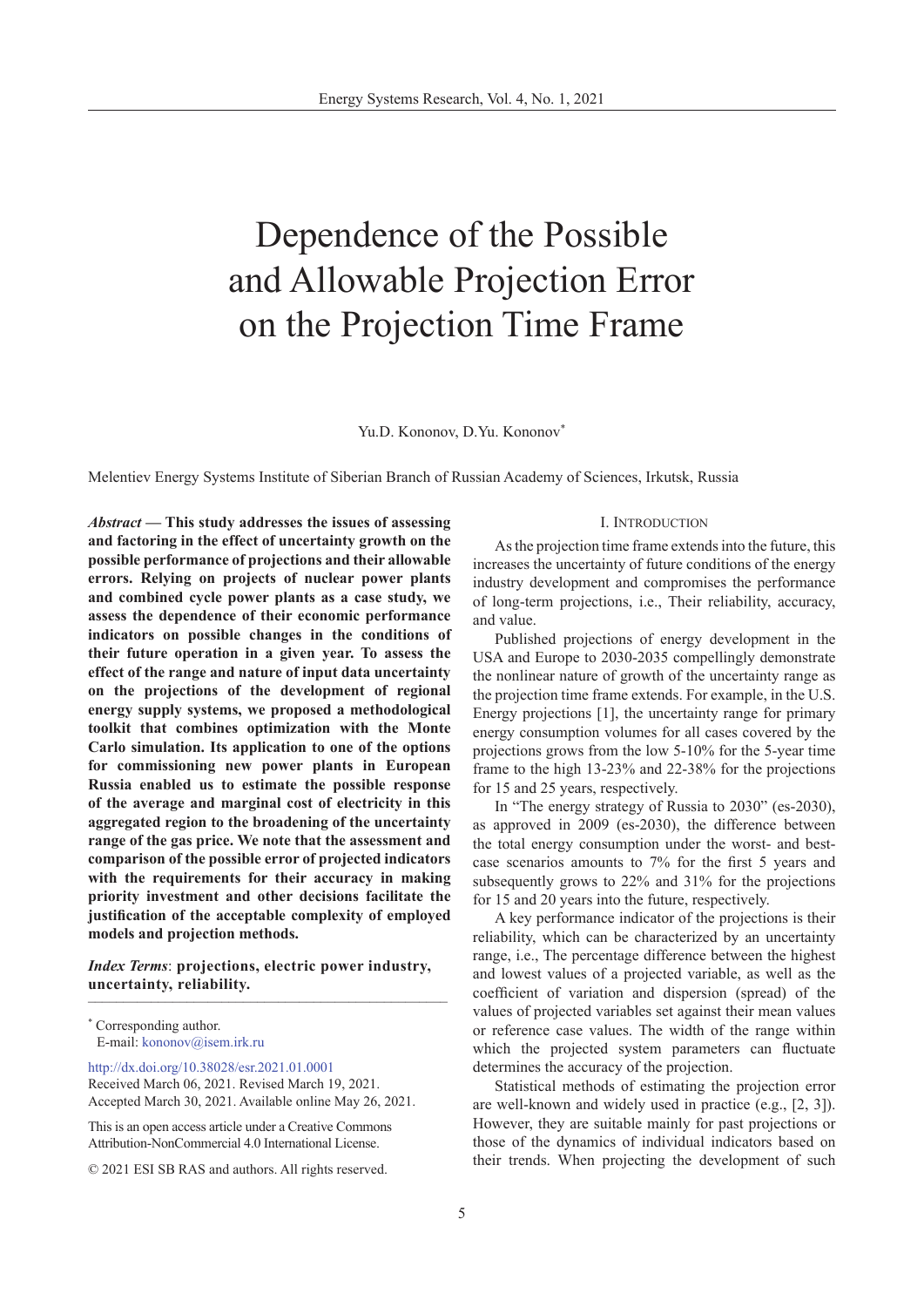| Federal district           | Cost     | Uncertainty range |     |      |
|----------------------------|----------|-------------------|-----|------|
|                            |          | 15%               | 30% | 50%  |
|                            | Average  | 2.4               | 3.7 | 4.8  |
| Central                    | Marginal | 3.9               | 7.5 | 13.1 |
| Northwestern               | Average  | 2.5               | 4.1 | 5.1  |
|                            | Marginal | 3.8               | 7.5 | 12.6 |
| Southern                   | Average  | 3.1               | 5.9 | 9.1  |
|                            | Marginal | 3.3               | 7.8 | 13.0 |
| Ural                       | Average  | 0.9               | 1.5 | 2.5  |
|                            | Marginal | 3.5               | 7.1 | 12.1 |
| The aggregated region as a | Average  | 1.1               | 3.1 | 4.6  |
| whole                      | Marginal | 3.5               | 7.4 | 12.4 |

Table 1. Deviation of the electricity cost from its value in the deterministic case of the projection when the uncertainty range increases for the gas price,  $\frac{0}{2}$ 

Note. Calculations for one of the development options of regional energy supply systems in european russia in 2030-2035.

complex systems as the energy sector of a country or its regions, it becomes important to assess not only the likely and unavoidable error but also the allowable error of the projection. As of now, there are no generally accepted and universally applicable methods that would facilitate such an assessment.

In what follows, relying on the example of a projection of the development of power supply systems, we consider possible approaches to assessing the acceptable requirements for the quality of projections.

### II. Estimating the unavoidable error

The inevitable error of projections of the dynamics of certain indicators depends to a greater extent on the error of the input data used in the calculations. It is possible to capture this dependence in the form of a regression equation with sufficient confidence only for a specific and very simple system. For example, the dependence of the average cost of electricity generation by existing power plants in the region on the range of uncertainty of the cost of gas lends itself to such a description. However, a gross error proves inevitable when assessing the projection error of the dynamics of this indicator while taking into account the effect of gas prices on the mix of new capacity additions under changing conditions.

Optimization models (e.g., [4, 5]) are deemed suitable for incorporating this effect, for assessing the sensitivity of projections of the development of complex systems such as the energy sector to possible changes in individual input data. The minimum cash cost of meeting a given demand for energy carriers serves as the criterion of optimality in such models. Based on their change when varying different indicators, we can judge possible and allowable error in the projections of these indicators and their significance.

In the case that necessitates taking into account the effect of the uncertainty of several interrelated input data variables on the reliability of the projection of the development of the energy sector or the systems of its individual industries, the stochastic models [6] combining the optimization with the well-known Monte Carlo method [7] can be instrumental. Such a model is used, for example, in projections of generation costs [8], electricity prices [9], and energy markets [10].

The Monte Carlo method combined with optimization is used in the miss-el model [11]. It was used to assess the effect of a range of uncertainty of gas prices and other indicators on the electricity cost in European Russia including the Urals. The calculations were performed given interval-valued input data and the normal distribution of their probable values within the specified ranges. In this case, only the gas price uncertainty range was varied. The calculation results were compared against the deterministic case.

The broadening of this range leads to an increase in the average gas price and causes a change in the mix of new power plant capacity additions, which affected the cost of electricity generation. Marginal cost, i.e., The discounted cost of electricity generation at the most expensive power plants of those to be commissioned, grows particularly significantly and nonlinearly. As the table shows, with a 50 percent increase in gas price uncertainty, the average price in the European part of the country could increase by 4-5 percent, and the marginal one — by more than 12 percent (under the assumed projection conditions). At the same time, there is a noticeable difference in the response of individual federal districts to the uncertainty in gas prices.

Additional calculations with the MISS-EL model were performed assuming the uniform probability distribution of the gas price within the same ranges as under its normal distribution. The calculation results did not affect the conclusion claiming a noticeable and growing unavoidable projection error as the uncertainty range of the key input data increases.

#### III. The allowable projection error

The allowable projection error depends on the aims of the projection and its importance for making strategic decisions by investors, the state, and society. Its numerical value is primarily determined by the probable damage (economic, environmental, or social) due to the projection error.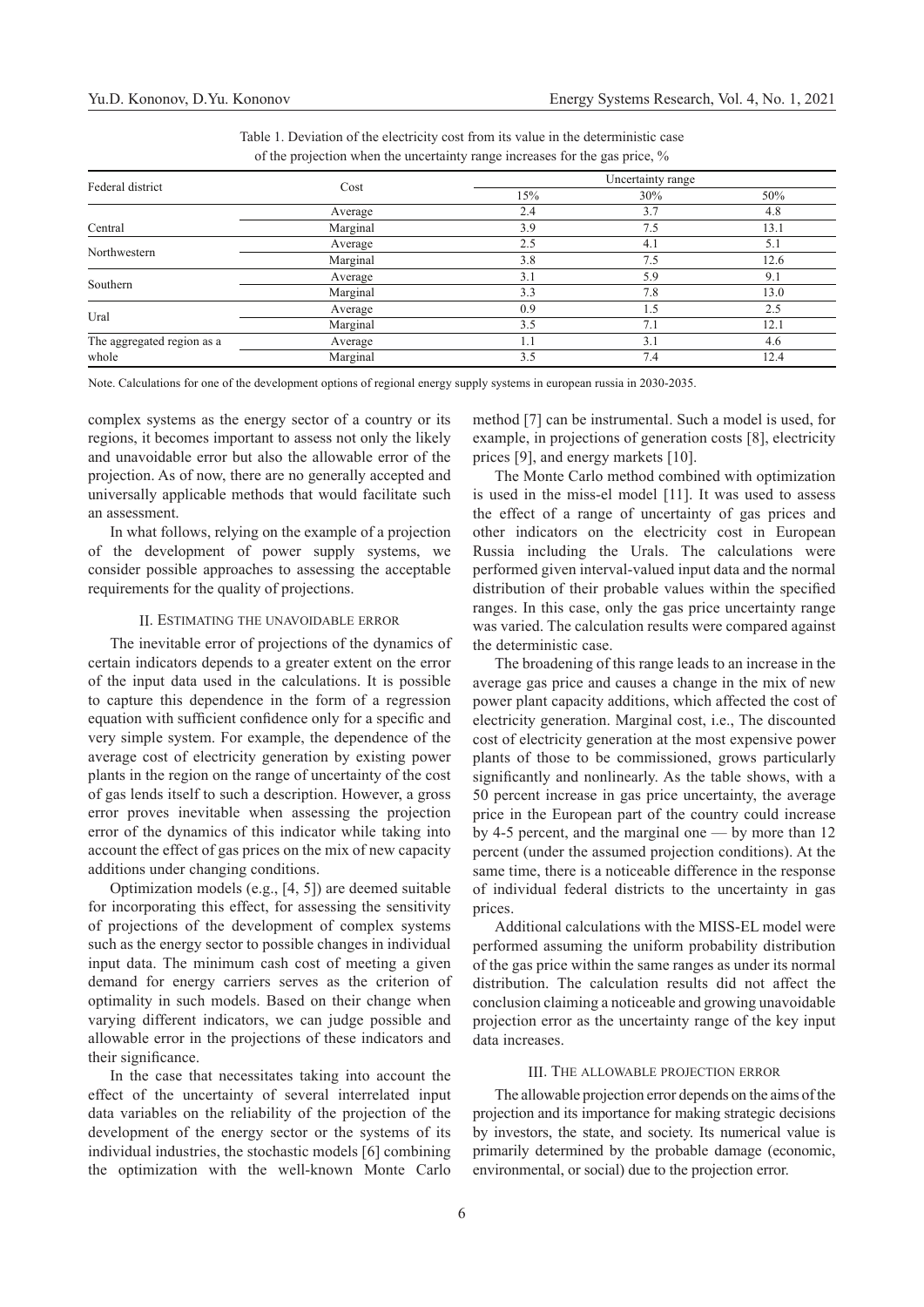

increases (a CCGT project)

*Fig. 1. Effect of changes (error) in previously projected conditions on the decrease in the economic performance of power plant projects. In one of the five-year periods. Note. We considered a range of change in electricity demand by 10-20% and that in gas prices by 25-100% (the lower and upper boundaries in the figure, respectively).*

For the investor (company), the damage is usually measured by a decrease in expected profits. The damage for the state can be characterized by a possible decline in budget revenues, living standards of the population, and economic growth rates. In this case, one has to set an allowable change in the value of the employed optimality criterion by relying on expert judgment. When projecting the development of the energy sector under the considered scenarios, such a criterion is, as a rule, the minimum cost of meeting a given demand for energy carriers.

It is difficult to judge the error of the system development projection with no estimate of the allowable error of the expected dynamics of the key projected indicators. Such indicators in the energy sector projections are energy demand and prices, the development of regional energy supply systems and new technologies, and the extent to which energy security requirements are met.

As the time frame in question increases, the requirements for reliability and accuracy of projections decrease, which is due to an exponential rise in the uncertainty of conditions, a decrease in the importance of the projection results for making priority decisions, an increase in the opportunities (time margin) to prevent the anticipated threats.

When making investment decisions in the energy sector, one of the primary objectives is to assess the efficiency and risks of large-scale capacity addition projects in the electric power industry or the fuel industry. The investor values the revenues of a more distant future less than those of an immediate one, which is reflected in the discounting of indicators that measure the financial performance of projects: net present value (npv), internal rate of return, payback period, and others.

By varying the values of key input data variables for any of the periods within the projection time frame and by tracing the effect of such variations on the project value, we can get an idea of an acceptable decrease in

the projection accuracy as these periods gradually extend further into the future.

This approach was applied in the analysis of the sensitivity of the performance of nuclear power plant project to a possible variation in electricity demand (electricity production) over time and sensitivity of the performance of combined cycle power plant project to a change in gas prices.

The calculation results shown in the figure indicate a marked nonlinear decrease in this sensitivity as the time of these changes gets more remote from the present.

Given the assumed input data, fluctuations in electricity demand as low as those within the range of 15-20% have a noticeable impact on the net present value only in the first 15 years of the projection period under consideration. Consequently, the requirements for the accuracy of projecting the utilized capacity of the nuclear power plant at the end of its service life also get less stringent. The required reliability of gas price projections for valuation of the ccgt project in the third five-year period is two times lower than in the first one. The increase in the discount rate (in the calculations it was taken to be equal to 10%) further reduces the requirements for the accuracy of longterm projections of the indicators that affect the valuation of projects.

#### IV. CONCLUSION

The estimation and comparison of the likely error for the projected variables against the requirements of their accuracy (reliability), when making investment and other decisions, facilitate a more well-grounded choice of the acceptable level of complexity of employed economic and mathematical models. Should an elaboration of these models, when compared against the currently employed models, lead to a change in the solution (i.e., The projection) by a magnitude less than the allowable error, the appropriateness of such innovation is anything but obvious.